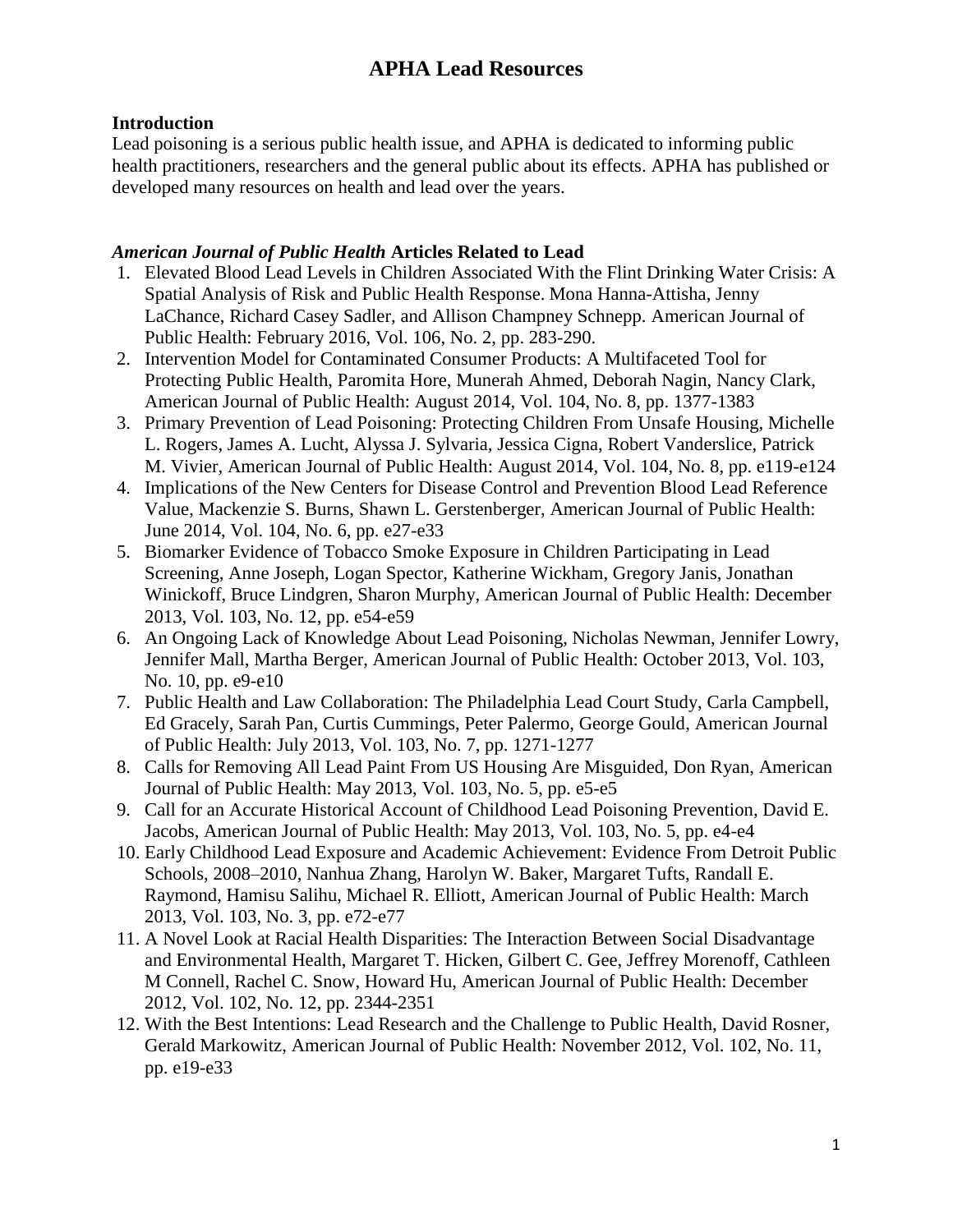- 13. Secondhand Tobacco Smoke: A Source of Lead Exposure in US Children and Adolescents, Andria Apostolou, Esther Garcia-Esquinas, Jeffrey J. Fadrowski, Pat McLain, RN, Virginia M. Weaver, Ana Navas-Acien, American Journal of Public Health: April 2012, Vol. 102, No. 4, pp. 714-722
- 14. Moving Environmental Justice Indoors: Understanding Structural Influences on Residential Exposure Patterns in Low-Income Communities, Gary Adamkiewicz, Ami R. Zota, M. Patricia Fabian, Teresa Chahine, Rhona Julien, John D. Spengler, Jonathan I. Levy, American Journal of Public Health: December 2011, Vol. 101, No. S1, pp. S238-S245
- 15. Effectiveness of a Household Environmental Health Intervention Delivered by Rural Public Health Nurses, Patricia G. Butterfield, Wade Hill, Julie Postma, Phillip W. Butterfield, Tamara Odom-Maryon, American Journal of Public Health: December 2011, Vol. 101, No. S1, pp. S262-S270
- 16. Exploring Potential Sources of Differential Vulnerability and Susceptibility in Risk From Environmental Hazards to Expand the Scope of Risk Assessment, Joel Schwartz, David Bellinger, Thomas Glass, American Journal of Public Health: December 2011, Vol. 101, No. S1, pp. S94-S101
- 17. Blood Lead Levels of Refugee Children Resettled in Massachusetts, 2000 to 2007, Katherine W. Eisenberg, Edwin van Wijngaarden, Susan G. Fisher, Katrina S. Korfmacher, James R. Campbell, I. Diana Fernandez, Jennifer Cochran, Paul L. Geltman, American Journal of Public Health: January 2011, Vol. 101, No. 1, pp. 48-54
- 18. The Economic Cost of Environmental Factors Among North Carolina Children Living in Substandard Housing, David Chenoweth, Chris Estes, Christopher Lee, American Journal of Public Health: November 2009, Vol. 99, No. S3, pp. S666-S674
- 19. Gender and Race/Ethnicity Differences in Lead Dose Biomarkers, Keson Theppeang, Thomas A. Glass, Karen Bandeen-Roche, Andrew C. Todd, Charles A. Rohde, Brian S. Schwartz, American Journal of Public Health: July 2008, Vol. 98, No. 7, pp. 1248-1255
- 20. Lead Poisoning in Immigrant Children in the United States, Katherine Eisenberg, Edwin van Wijngaarden, American Journal of Public Health: July 2008, Vol. 98, No. 7, pp. 1156-1157
- 21. Immigration and Risk of Childhood Lead Poisoning: Findings From a Case–Control Study of New York City Children, Parisa Tehranifar, Jessica Leighton, Amy H. Auchincloss, Andrew Faciano, Howard Alper, Andrea Paykin, Songmei Wu, American Journal of Public Health: January 2008, Vol. 98, No. 1, pp. 92-97
- 22. Globalization, Binational Communities, and Imported Food Risks: Results of an Outbreak Investigation of Lead Poisoning in Monterey County, California, Margaret A. Handley, Celeste Hall, Eric Sanford, Evie Diaz, Enrique Gonzalez-Mendez, Kaitie Drace, Robert Wilson, Mario Villalobos, Mary Croughan, American Journal of Public Health: May 2007, Vol. 97, No. 5, pp. 900-906
- 23. Exposure to Lead and Length of Time Needed to Make Homes Lead-Safe for Young Children, Kristina M. Zierold, Jeff Havlena, Henry Anderson, American Journal of Public Health: February 2007, Vol. 97, No. 2, pp. 267-270
- 24. Justice and Fairness in the Kennedy Krieger Institute Lead Paint Study: the Ethics of Public Health Research on Less Expensive, Less Effective Interventions, David R. Buchanan, Franklin G. Miller, American Journal of Public Health: May 2006, Vol. 96, No. 5, pp. 781- 787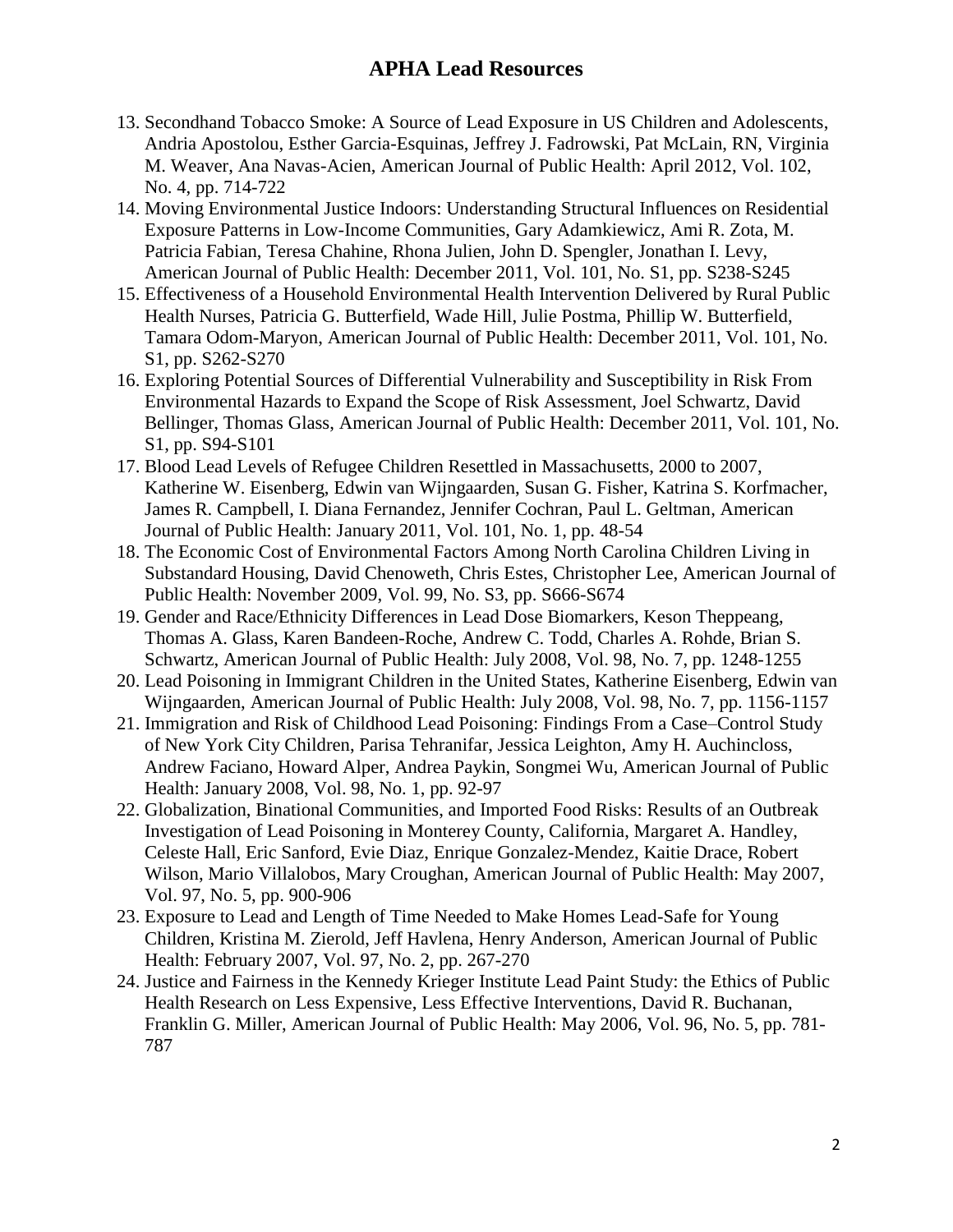25. Using Surveillance Data to Develop and Disseminate Local Childhood Lead Poisoning Screening Recommendations: Miami—Dade County's Experience, Mary Jo Trepka, American Journal of Public Health: April 2005, Vol. 95, No. 4, pp. 556-558

### **Publications Materials**

- 1. Environmental Health and Racial Equity in the United States Building Environmentally Just, Sustainable, and Livable Communities, By Robert D. Bullard, PhD, Glenn S. Johnson, PhD and Angle O. Torres, MCP
- 2. Caring for Our Children National Health and Safety Performance Standards: Guidelines for Early Care and Early Education Programs, Third Edition
- 3. Standard Methods for the Examination of Water and Wastewater, 22nd Edition
- 4. Healthy & Safe Homes Research, Practice, & Policy, Edited by Rebecca Morley, MSPP; Angela Mickalide, PhD and Karin A. Mack, PhD

## **Reports, Issue Briefs, Fact Sheets, and Web Pages**

- 1. [Protecting America's Health: Federal Chemical Safety System](http://www.apha.org/~/media/files/pdf/factsheets/federal_chemical_safety_system.ashx) a. No date
- 2. [Medicaid, Prevention and Public Health: Invest Today for a Healthier Tomorrow](http://www.apha.org/~/media/files/pdf/factsheets/medicaid_report.ashx) a. No date, but published before 2007
- 3. [National Healthy Housing Standard](http://www.apha.org/~/media/files/pdf/factsheets/national_healthy_housing_standard.ashx) a. May 2014
- 4. CDC Accepts Advisory Committee Recommendation to Replace "Level of Concern" for [Lead Poisoning with New Reference Value](http://www.apha.org/news-and-media/news-releases/apha-news-releases/cdc-recommendation-to-replace-level-of-concern-for-lead-poisoning-with-new-reference-value)
	- a. May 2012
- 5. [Healthy Homes](http://www.apha.org/topics-and-issues/environmental-health/healthy-community-design/healthy-homes) web page
- 6. [Case Studies in Healthcare Financing of Healthy Homes Services: Medicaid Reimbursement](http://www.nchh.org/Portals/0/Contents/Lead_OH_Final.pdf)  [for Lead Follow-Up Services in Ohio](http://www.nchh.org/Portals/0/Contents/Lead_OH_Final.pdf)
	- a. October 2015
- 7. [Case Studies in Healthcare Financing of Healthy](http://www.nchh.org/Portals/0/Contents/Lead_RI_final.pdf) Homes Services: Medicaid Reimbursements [for Lead Follow-Up Services in Rhode Island](http://www.nchh.org/Portals/0/Contents/Lead_RI_final.pdf)
	- a. October 2015
- 8. [Healthcare Financing of Healthy Homes: Findings from a 2014 Nationwide Survey of State](http://www.nchh.org/Portals/0/Contents/Reimbursement%20Landscape_MAIN%20REPORT_FINAL%20(18%20November%202014).pdf)  [Reimbursement Policies](http://www.nchh.org/Portals/0/Contents/Reimbursement%20Landscape_MAIN%20REPORT_FINAL%20(18%20November%202014).pdf)
	- a. November 2014
- 9. [Healthcare Financing of Healthy Homes: Recommendations for Increasing the Number of](http://www.nchh.org/Portals/0/Contents/Reimbursement%20Landscape_RECOMMENDATIONS_FINAL%20(18%20November%202014).pdf)  [States with Medicaid Coverage of Lead Follow-up and Home-based Asthma Services](http://www.nchh.org/Portals/0/Contents/Reimbursement%20Landscape_RECOMMENDATIONS_FINAL%20(18%20November%202014).pdf) a. November 2014
- 10. [ATSDR Safeguarding Communities](http://www.apha.org/~/media/files/pdf/factsheets/aphaatsdrbookfinal2b.ashx) from Chemical Exposures
	- a. 2009

### **Policy Statements**

1. American Public Health Association Child Health Policy for the United States. November 9, 2010. Policy No. 201013. [http://www.apha.org/policies-and-advocacy/public-health-policy](http://www.apha.org/policies-and-advocacy/public-health-policy-statements/policy-database/2014/07/30/17/25/american-public-health-association-child-health-policy-for-the-united-states)[statements/policy-database/2014/07/30/17/25/american-public-health-association-child](http://www.apha.org/policies-and-advocacy/public-health-policy-statements/policy-database/2014/07/30/17/25/american-public-health-association-child-health-policy-for-the-united-states)[health-policy-for-the-united-states](http://www.apha.org/policies-and-advocacy/public-health-policy-statements/policy-database/2014/07/30/17/25/american-public-health-association-child-health-policy-for-the-united-states)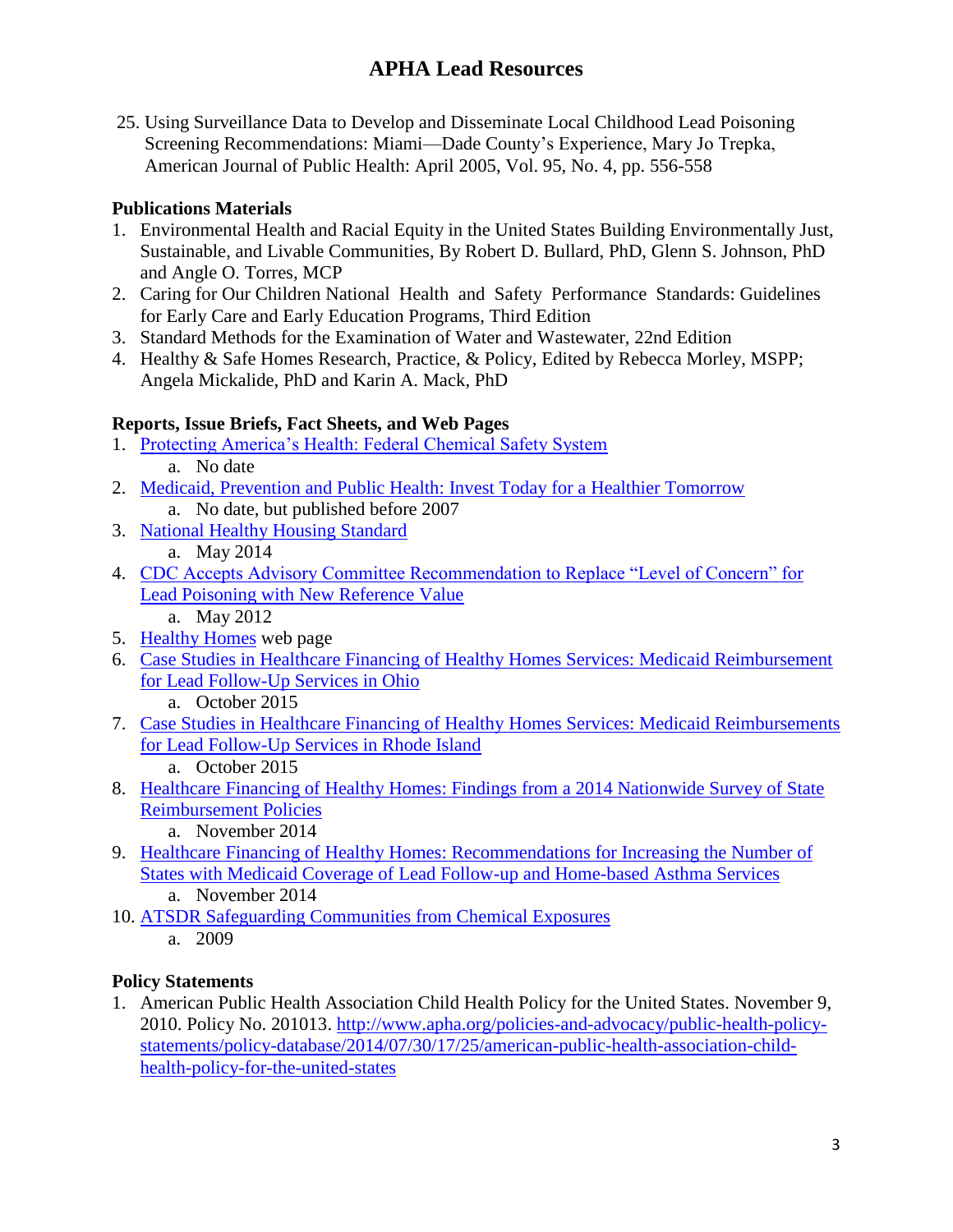- 2. Calling for a Global Ban on Lead Use in Residential Indoor and Outdoor Paints, Children's Products, and All Nonessential Uses in Consumer Products. October 28, 2008. Policy No. 20084. [http://www.apha.org/policies-and-advocacy/public-health-policy-statements/policy](http://www.apha.org/policies-and-advocacy/public-health-policy-statements/policy-database/2014/07/24/14/45/calling-for-a-global-ban-on-lead-use-in-residential-indoor-and-outdoor-paints)[database/2014/07/24/14/45/calling-for-a-global-ban-on-lead-use-in-residential-indoor-and](http://www.apha.org/policies-and-advocacy/public-health-policy-statements/policy-database/2014/07/24/14/45/calling-for-a-global-ban-on-lead-use-in-residential-indoor-and-outdoor-paints)[outdoor-paints](http://www.apha.org/policies-and-advocacy/public-health-policy-statements/policy-database/2014/07/24/14/45/calling-for-a-global-ban-on-lead-use-in-residential-indoor-and-outdoor-paints)
- 3. Protecting Children from Overexposure to Lead in Candy and Protecting by Lowering Blood "Level of Concern" Standard. December 14, 2005. Policy No. 20057. [http://www.apha.org/policies-and-advocacy/public-health-policy-statements/policy](http://www.apha.org/policies-and-advocacy/public-health-policy-statements/policy-database/2014/07/09/15/15/protecting-children-from-overexposure-to-lead-in-candy)[database/2014/07/09/15/15/protecting-children-from-overexposure-to-lead-in-candy](http://www.apha.org/policies-and-advocacy/public-health-policy-statements/policy-database/2014/07/09/15/15/protecting-children-from-overexposure-to-lead-in-candy)
- 4. Responsibilities of the Lead Pigment Industry to Support Efforts to Address Lead Poisoning. January 1, 1997. Policy No. 9704. [http://www.apha.org/policies-and-advocacy/public-health](http://www.apha.org/policies-and-advocacy/public-health-policy-statements/policy-database/2014/07/08/17/55/responsibilities-of-the-lead-pigment-industry-to-support-efforts-to-address-lead-poisoning)[policy-statements/policy-database/2014/07/08/17/55/responsibilities-of-the-lead-pigment](http://www.apha.org/policies-and-advocacy/public-health-policy-statements/policy-database/2014/07/08/17/55/responsibilities-of-the-lead-pigment-industry-to-support-efforts-to-address-lead-poisoning)[industry-to-support-efforts-to-address-lead-poisoning](http://www.apha.org/policies-and-advocacy/public-health-policy-statements/policy-database/2014/07/08/17/55/responsibilities-of-the-lead-pigment-industry-to-support-efforts-to-address-lead-poisoning)
- 5. Occupational Lead Poisoning. January 1, 1990. Policy No. 9006. [http://www.apha.org/policies-and-advocacy/public-health-policy-statements/policy](http://www.apha.org/policies-and-advocacy/public-health-policy-statements/policy-database/2014/07/07/14/25/occupational-lead-poisoning)[database/2014/07/07/14/25/occupational-lead-poisoning](http://www.apha.org/policies-and-advocacy/public-health-policy-statements/policy-database/2014/07/07/14/25/occupational-lead-poisoning)
- 6. Reducing Health Risks Related to Environmental Lead Exposure. January 1, 1989. Policy No. 8909. [http://www.apha.org/policies-and-advocacy/public-health-policy](http://www.apha.org/policies-and-advocacy/public-health-policy-statements/policy-database/2014/07/29/12/59/reducing-health-risks-related-to-environmental-lead-exposure)[statements/policy-database/2014/07/29/12/59/reducing-health-risks-related-to](http://www.apha.org/policies-and-advocacy/public-health-policy-statements/policy-database/2014/07/29/12/59/reducing-health-risks-related-to-environmental-lead-exposure)[environmental-lead-exposure](http://www.apha.org/policies-and-advocacy/public-health-policy-statements/policy-database/2014/07/29/12/59/reducing-health-risks-related-to-environmental-lead-exposure)
- 7. Health Risk Related to Lead Exposure. January 1, 1985. Policy No. 8508. [http://www.apha.org/policies-and-advocacy/public-health-policy-statements/policy](http://www.apha.org/policies-and-advocacy/public-health-policy-statements/policy-database/2014/07/07/12/15/health-risks-related-to-lead-exposure)[database/2014/07/07/12/15/health-risks-related-to-lead-exposure](http://www.apha.org/policies-and-advocacy/public-health-policy-statements/policy-database/2014/07/07/12/15/health-risks-related-to-lead-exposure)
- 8. Lead in the Environment. January 1, 1972. Policy No. 7211. [http://www.apha.org/policies](http://www.apha.org/policies-and-advocacy/public-health-policy-statements/policy-database/2014/07/17/09/17/lead-in-the-environment)[and-advocacy/public-health-policy-statements/policy-database/2014/07/17/09/17/lead-in-the](http://www.apha.org/policies-and-advocacy/public-health-policy-statements/policy-database/2014/07/17/09/17/lead-in-the-environment)[environment](http://www.apha.org/policies-and-advocacy/public-health-policy-statements/policy-database/2014/07/17/09/17/lead-in-the-environment)
- 9. Amendment of 1969 Approved Resolution on Childhood Lead Poisoning (Action Section only). January 1, 1970. Policy No. 7001. [http://www.apha.org/policies-and-advocacy/public](http://www.apha.org/policies-and-advocacy/public-health-policy-statements/policy-database/2014/07/18/08/18/amendment-of-1969-approved-resolution-on-childhood-lead-poisoning)[health-policy-statements/policy-database/2014/07/18/08/18/amendment-of-1969-approved](http://www.apha.org/policies-and-advocacy/public-health-policy-statements/policy-database/2014/07/18/08/18/amendment-of-1969-approved-resolution-on-childhood-lead-poisoning)[resolution-on-childhood-lead-poisoning](http://www.apha.org/policies-and-advocacy/public-health-policy-statements/policy-database/2014/07/18/08/18/amendment-of-1969-approved-resolution-on-childhood-lead-poisoning)
- 10. Childhood Lead Poisoning. January 1, 1969. Policy No. 6902. [http://www.apha.org/policies](http://www.apha.org/policies-and-advocacy/public-health-policy-statements/policy-database/2014/07/18/14/36/childhood-lead-poisoning)[and-advocacy/public-health-policy-statements/policy-database/2014/07/18/14/36/childhood](http://www.apha.org/policies-and-advocacy/public-health-policy-statements/policy-database/2014/07/18/14/36/childhood-lead-poisoning)[lead-poisoning](http://www.apha.org/policies-and-advocacy/public-health-policy-statements/policy-database/2014/07/18/14/36/childhood-lead-poisoning)

### **Recent periodicals:**

The Nation's Health

- 1. Healthy homes case studies show how to treat asthma, lead issues. Natalie McGill. The Nation's Health, February 2016. Vol. 46:5. [http://thenationshealth.aphapublications.org/content/46/1/5.full?sid=b3e74a06-9643-4fe0](http://thenationshealth.aphapublications.org/content/46/1/5.full?sid=b3e74a06-9643-4fe0-ac14-2ab22b00f832) [ac14-2ab22b00f832](http://thenationshealth.aphapublications.org/content/46/1/5.full?sid=b3e74a06-9643-4fe0-ac14-2ab22b00f832)
- 2. Health Findings- Lead effects more pronounced in boys. Kim Krisberg. The Nation's Health April 2015. Vol. 45: 15,19. [http://thenationshealth.aphapublications.org/content/45/3/15.full?sid=02f09c11-9cb7-4b6d-](http://thenationshealth.aphapublications.org/content/45/3/15.full?sid=02f09c11-9cb7-4b6d-8e15-689df29d1d0d)[8e15-689df29d1d0d](http://thenationshealth.aphapublications.org/content/45/3/15.full?sid=02f09c11-9cb7-4b6d-8e15-689df29d1d0d)
- 3. Low blood lead levels can still affect children's behaviors, study says. Natalie. McGill. The Nation's Health. The Nation's Health. August 2014. Vol. 44:E31.